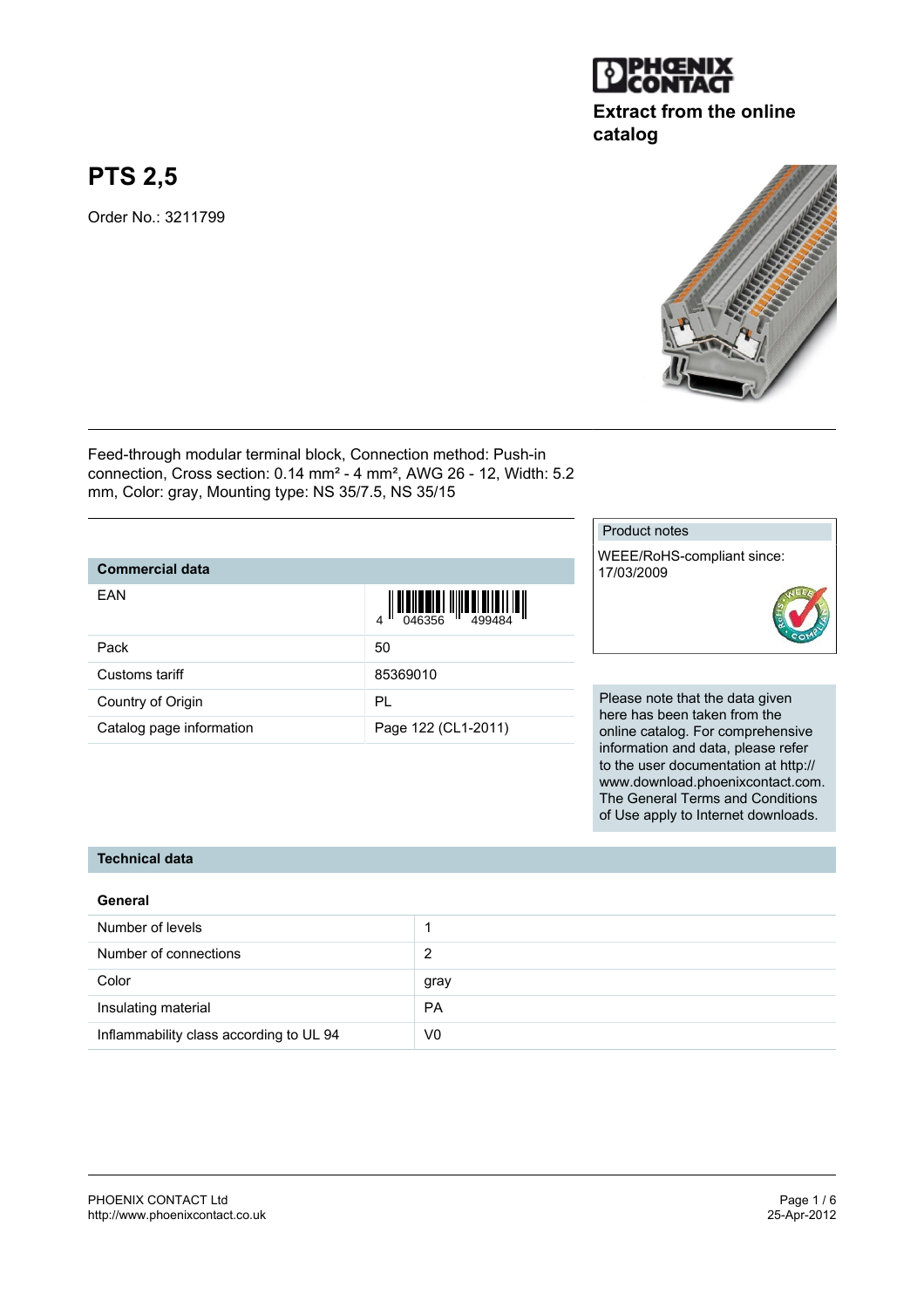## **Dimensions**

| Width            | $5.2 \text{ mm}$ |
|------------------|------------------|
| Length           | 49 mm            |
| Height NS 35/7.5 | 43 mm            |
| Height NS 35/15  | $50.5$ mm        |

#### **Technical data**

| Rated surge voltage              | 8 kV          |
|----------------------------------|---------------|
| Surge voltage category           | Ш             |
| Insulating material group        |               |
| Connection in acc. with standard | IEC 60947-7-1 |
| Nominal current $I_N$            | 24 A          |
| Nominal voltage $U_N$            | 800 V         |
| Open side panel                  | ja            |

## **Connection data**

| Conductor cross section solid min.                                                         | $0.14 \text{ mm}^2$   |
|--------------------------------------------------------------------------------------------|-----------------------|
| Conductor cross section solid max.                                                         | $4 \text{ mm}^2$      |
| Conductor cross section stranded min.                                                      | $0.14 \text{ mm}^2$   |
| Conductor cross section stranded max.                                                      | $2.5$ mm <sup>2</sup> |
| Conductor cross section AWG/kcmil min.                                                     | 26                    |
| Conductor cross section AWG/kcmil max                                                      | 12                    |
| Conductor cross section stranded, with ferrule<br>without plastic sleeve min.              | $0.14 \text{ mm}^2$   |
| Conductor cross section stranded, with ferrule<br>without plastic sleeve max.              | $2.5$ mm <sup>2</sup> |
| Conductor cross section stranded, with ferrule<br>with plastic sleeve min.                 | $0.14 \text{ mm}^2$   |
| Conductor cross section stranded, with ferrule<br>with plastic sleeve max.                 | $2.5$ mm <sup>2</sup> |
| 2 conductors with same cross section, stranded,<br>TWIN ferrules with plastic sleeve, max. | $0.5$ mm <sup>2</sup> |
| Connection method                                                                          | Push-in connection    |
| Stripping length                                                                           | $10 \text{ mm}$       |
| Internal cylindrical gage                                                                  | A <sub>3</sub>        |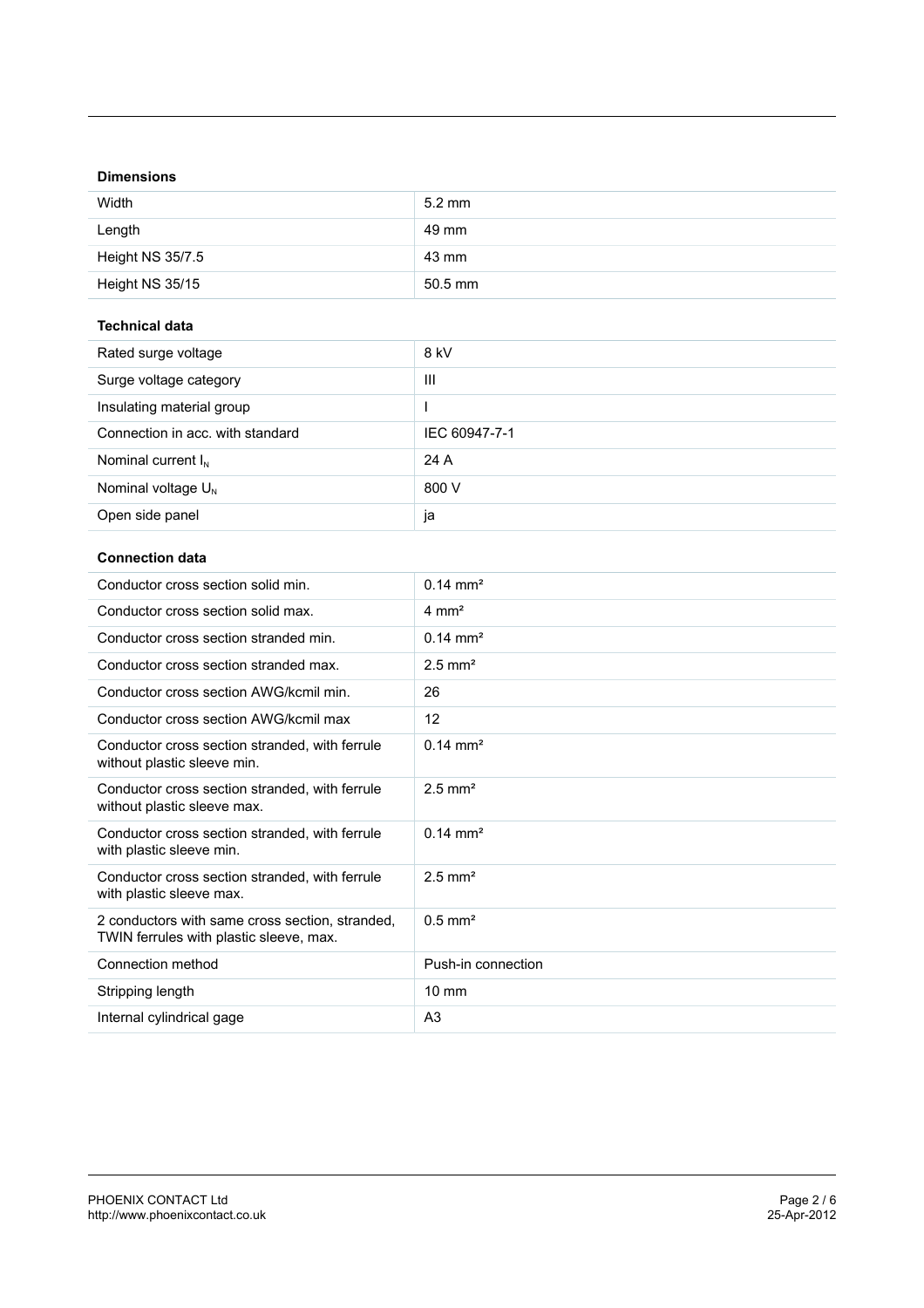#### **Certificates**



Certification ABS, BV, CB, CSA, CUL, GL, GOST, LR, NK, RS, UL, VDE-PZI

| <b>Accessories</b> |                               |                                                                                                                                                                                                                                 |
|--------------------|-------------------------------|---------------------------------------------------------------------------------------------------------------------------------------------------------------------------------------------------------------------------------|
| Item               | Designation                   | Description                                                                                                                                                                                                                     |
| <b>Assembly</b>    |                               |                                                                                                                                                                                                                                 |
| 3206209            | ATP-OTC                       | Partition plate, Length: 64.4 mm, Width: 2 mm, Height: 46 mm,<br>Color: gray                                                                                                                                                    |
| 3022276            | CLIPFIX 35-5                  | Snap-on end bracket, for NS 35/7.5 or NS 35/15 DIN rail, can be<br>fitted with Zack strip ZB 5 and ZBF 5, terminal strip marker KLM<br>2 and KLM, parking facility for FBS5, FBS6, KSS 5, KSS 6,<br>width: 5,15 mm, color: gray |
| 3031762            | <b>D-STS 2.5</b>              | End cover, Length: 51 mm, Width: 2.2 mm, Height: 43 mm,<br>Color: gray                                                                                                                                                          |
| 0801762            | NS 35/7,5 CU UNPERF<br>2000MM | DIN rail, material: Copper, unperforated, height 7.5 mm, width 35<br>mm, length: 2 m                                                                                                                                            |
| 0801733            | NS 35/7,5 PERF 2000MM         | DIN rail, material: steel galvanized and passivated with a thick<br>layer, perforated, height 7.5 mm, width 35 mm, length: 2000 mm                                                                                              |
| 1208131            | NS 35/7,5 PERF/               | DIN rail, Width: 35 mm, Height: 7.5 mm, Color: silver                                                                                                                                                                           |
| 0801681            | NS 35/7,5 UNPERF 2000MM       | DIN rail, material: Steel, unperforated, height 7.5 mm, width 35<br>mm, length: 2 m                                                                                                                                             |
| 1201756            | NS 35/15 AL UNPERF 2000MM     | DIN rail, deep drawn, high profile, unperforated, 1.5 mm thick,<br>material: aluminum, height 15 mm, width 35 mm, length 2000 mm                                                                                                |
| 1201895            | NS 35/15 CU UNPERF 2000MM     | DIN rail, material: Copper, unperforated, 1.5 mm thick, height 15<br>mm, width 35 mm, length: 2 m                                                                                                                               |
| 1201730            | NS 35/15 PERF 2000MM          | DIN rail, material: steel galvanized and passivated with a thick<br>layer, perforated, height 15 mm, width 35 mm, length: 2000 mm                                                                                               |
| 1201714            | <b>NS 35/15 UNPERF 2000MM</b> | DIN rail, material: Steel, unperforated, height 15 mm, width 35<br>mm, length: 2 m                                                                                                                                              |
| 1201798            | NS 35/15-2,3 UNPERF 2000MM    | DIN rail, material: Steel, unperforated, 2.3 mm thick, height 15<br>mm, width 35 mm, length: 2 m                                                                                                                                |
| <b>Bridges</b>     |                               |                                                                                                                                                                                                                                 |
| 3030161            | <b>FBS 2-5</b>                | Plug-in bridge, Number of positions: 2, Color: red                                                                                                                                                                              |
| 3030174            | <b>FBS 3-5</b>                | Plug-in bridge, Number of positions: 3, Color: red                                                                                                                                                                              |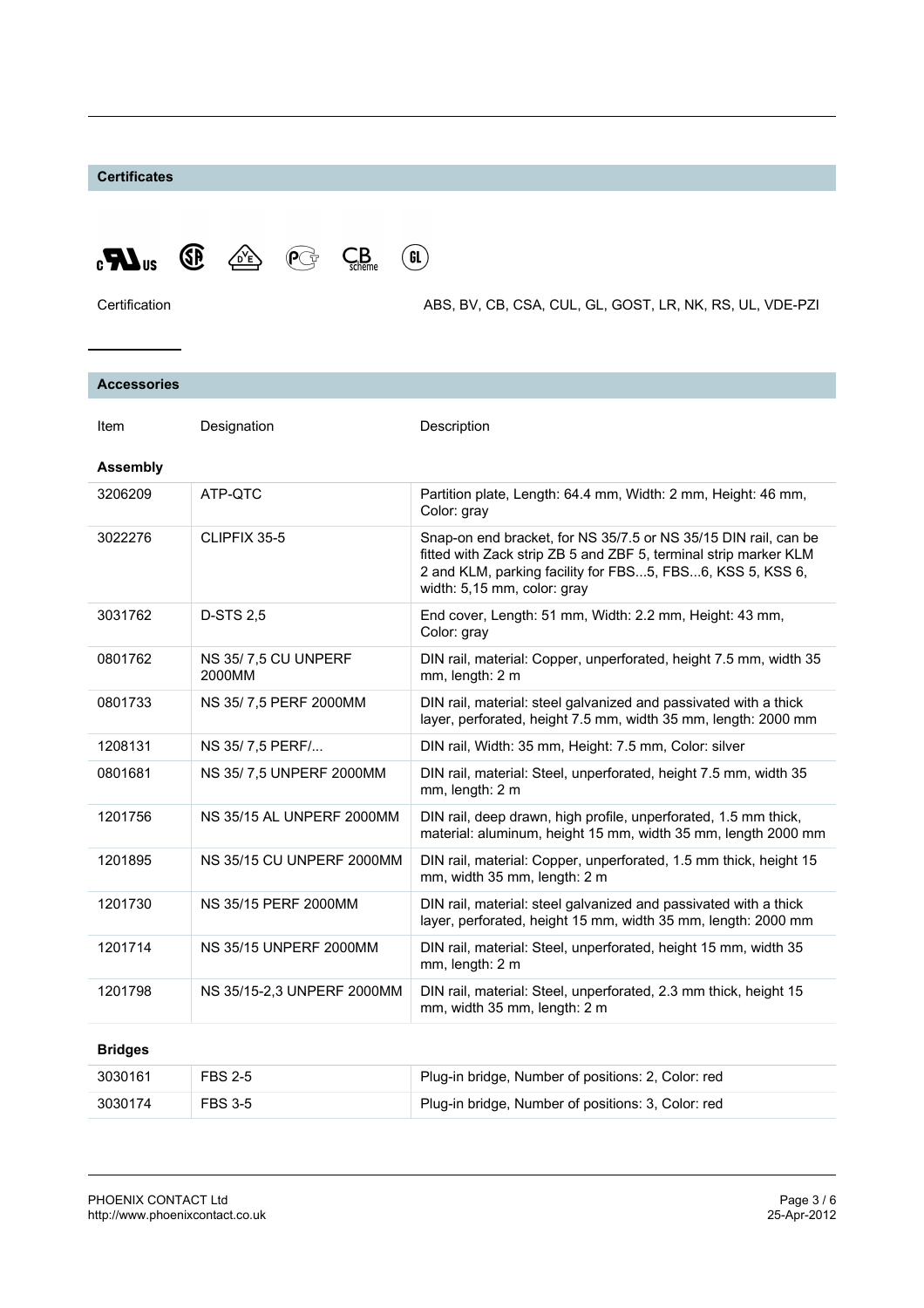| 3030187        | <b>FBS 4-5</b>               | Plug-in bridge, Number of positions: 4, Color: red                                                                                                                                                                                                                                                                         |
|----------------|------------------------------|----------------------------------------------------------------------------------------------------------------------------------------------------------------------------------------------------------------------------------------------------------------------------------------------------------------------------|
| 3030190        | <b>FBS 5-5</b>               | Plug-in bridge, Number of positions: 5, Color: red                                                                                                                                                                                                                                                                         |
| 3030213        | <b>FBS 10-5</b>              | Plug-in bridge, Number of positions: 10, Color: red                                                                                                                                                                                                                                                                        |
| 3030226        | <b>FBS 20-5</b>              | Plug-in bridge, Number of positions: 20, Color: red                                                                                                                                                                                                                                                                        |
| 3038930        | <b>FBS 50-5</b>              | Plug-in bridge, Number of positions: 50, Color: red                                                                                                                                                                                                                                                                        |
| General        |                              |                                                                                                                                                                                                                                                                                                                            |
| 5146040        | CLIP-PROJECT ADVANCED        | Multilingual software for easy planning of Phoenix Contact on<br>DIN rails together with the integrated TRABTECH-select software<br>module for planning comprehensive surge protection concepts.                                                                                                                           |
| 5146053        | CLIP-PROJECT<br>PROFESSIONAL | Multi-lingual software for terminal strip project planning. A marking<br>module allows professional labeling of markers and labels for<br>marking terminal blocks, conductors, cables and devices. The<br>additionally integrated software module TRABTECH-select for<br>planning comprehensive surge protection concepts. |
| <b>Marking</b> |                              |                                                                                                                                                                                                                                                                                                                            |
| 0810588        | GBS 5-25X12                  | Group marker label, snaps onto terminal center for screw, spring-<br>cage and quick connection terminal blocks, labeled with a 25 x 12<br>mm label or manually with the B-STIFT, in the foot part with ZB 5                                                                                                                |
| 0809298        | GBS-ZB/26X6                  | Group marking label, snaps onto terminal center for screw, spring-<br>cage and quick connection terminal blocks, labeled with ESL<br>26x6 mm or EST 25x6 mm, in the foot part with Zack marker strip,<br>length: 29 mm                                                                                                     |
| 3037643        | <b>STP 5-2-ZB</b>            | Double marker carrier, snaps onto the spring-cage terminal blocks<br>ST 2.5, labeled with ZB 5 or ZBF 5                                                                                                                                                                                                                    |
| 0818108        | UC-TM <sub>5</sub>           | Marker for terminal blocks, Sheet, white, Unlabeled, Can be<br>labeled with: Bluemark, Plotter, Mounting type: Snap into tall<br>marker groove, For terminal block width: 5.2 mm, Lettering field:<br>10.5 x 4.6 mm                                                                                                        |
| 0824581        | UC-TM 5 CUS                  | Marker for terminal blocks, Sheet, white, Labeled according to<br>customer specifications, Mounting type: Snap into tall marker<br>groove, For terminal block width: 5.2 mm, Lettering field: 10.5 x<br>$4.6 \text{ mm}$                                                                                                   |
| 0818153        | UC-TMF <sub>5</sub>          | Marker for terminal blocks, Sheet, white, Unlabeled, Can be<br>labeled with: Bluemark, Plotter, Mounting type: Snap into flat<br>marker groove, For terminal block width: 5.2 mm, Lettering field:<br>$4.6 \times 5.1 \text{ mm}$                                                                                          |
| 0824638        | UC-TMF 5 CUS                 | Marker for terminal blocks, Sheet, white, Labeled according to<br>customer specifications, Mounting type: Snap into flat marker<br>groove, For terminal block width: 5.2 mm, Lettering field: 4.6 x 5.1<br>mm                                                                                                              |
| 0828734        | UCT-TM <sub>5</sub>          | Marker for terminal blocks, Sheet, white, Unlabeled, Can be<br>labeled with: Thermomark C, Bluemark, Mounting type: Snap into<br>tall marker groove, For terminal block width: 5.2 mm, Lettering<br>field: 4.6 x 10.5 mm                                                                                                   |